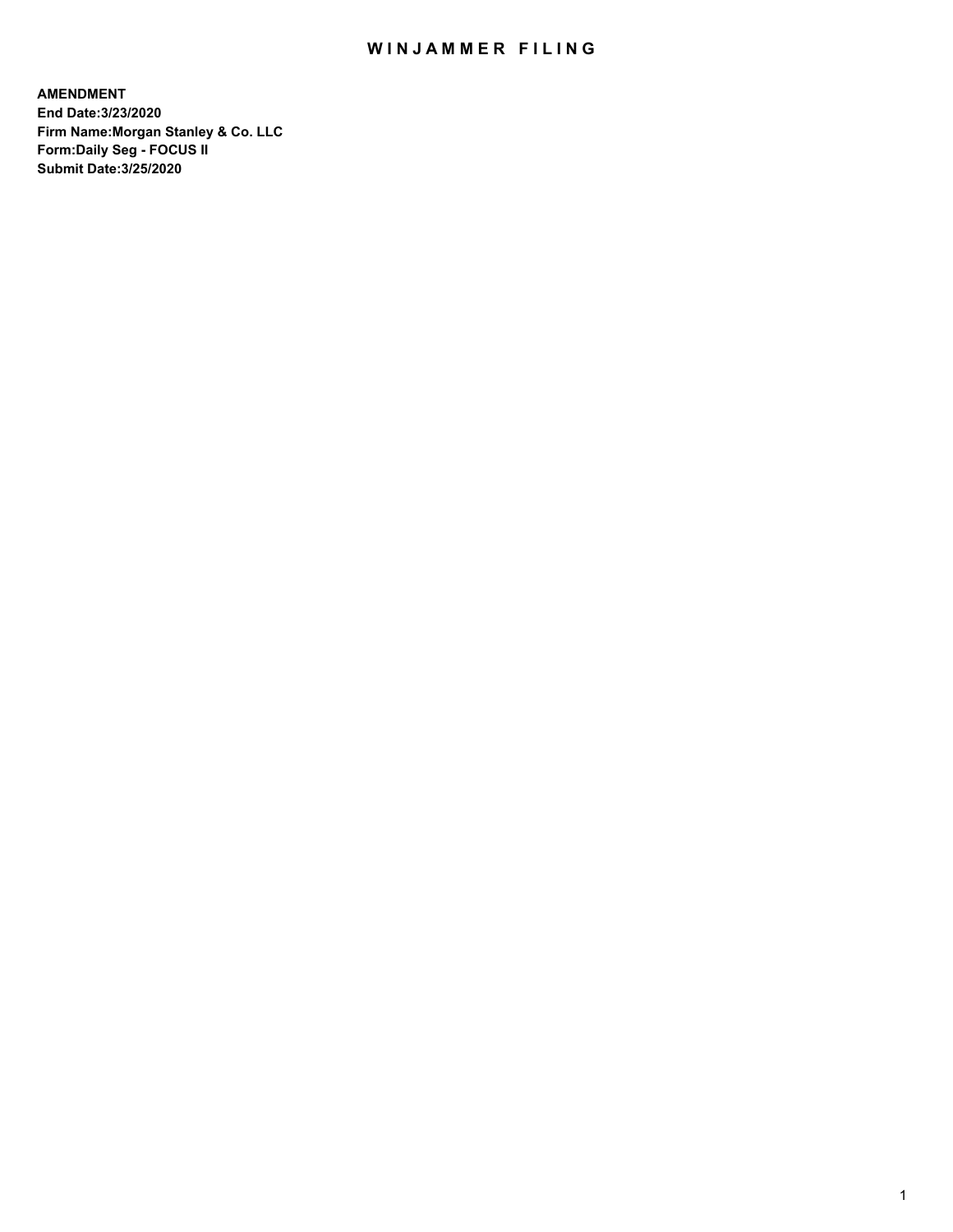**AMENDMENT End Date:3/23/2020 Firm Name:Morgan Stanley & Co. LLC Form:Daily Seg - FOCUS II Submit Date:3/25/2020 Daily Segregation - Cover Page**

| $0091090001 - 00101 + 090$                                                                                                                                                                                                                                                                                                     |                                                        |
|--------------------------------------------------------------------------------------------------------------------------------------------------------------------------------------------------------------------------------------------------------------------------------------------------------------------------------|--------------------------------------------------------|
| Name of Company                                                                                                                                                                                                                                                                                                                | Morgan Stanley & Co. LLC                               |
| <b>Contact Name</b>                                                                                                                                                                                                                                                                                                            | <b>Ikram Shah</b>                                      |
| <b>Contact Phone Number</b>                                                                                                                                                                                                                                                                                                    | 212-276-0963                                           |
| <b>Contact Email Address</b>                                                                                                                                                                                                                                                                                                   | Ikram.shah@morganstanley.com                           |
| FCM's Customer Segregated Funds Residual Interest Target (choose one):<br>a. Minimum dollar amount: ; or<br>b. Minimum percentage of customer segregated funds required:% ; or<br>c. Dollar amount range between: and; or<br>d. Percentage range of customer segregated funds required between:% and%.                         | 235,000,000<br><u>0</u><br><u>00</u><br>0 <sub>0</sub> |
| FCM's Customer Secured Amount Funds Residual Interest Target (choose one):<br>a. Minimum dollar amount: ; or<br>b. Minimum percentage of customer secured funds required:%; or<br>c. Dollar amount range between: and; or<br>d. Percentage range of customer secured funds required between:% and%.                            | 140,000,000<br><u>0</u><br><u>00</u><br>0 <sup>0</sup> |
| FCM's Cleared Swaps Customer Collateral Residual Interest Target (choose one):<br>a. Minimum dollar amount: ; or<br>b. Minimum percentage of cleared swaps customer collateral required:% ; or<br>c. Dollar amount range between: and; or<br>d. Percentage range of cleared swaps customer collateral required between:% and%. | 92,000,000<br><u>0</u><br><u>00</u><br>00              |

Attach supporting documents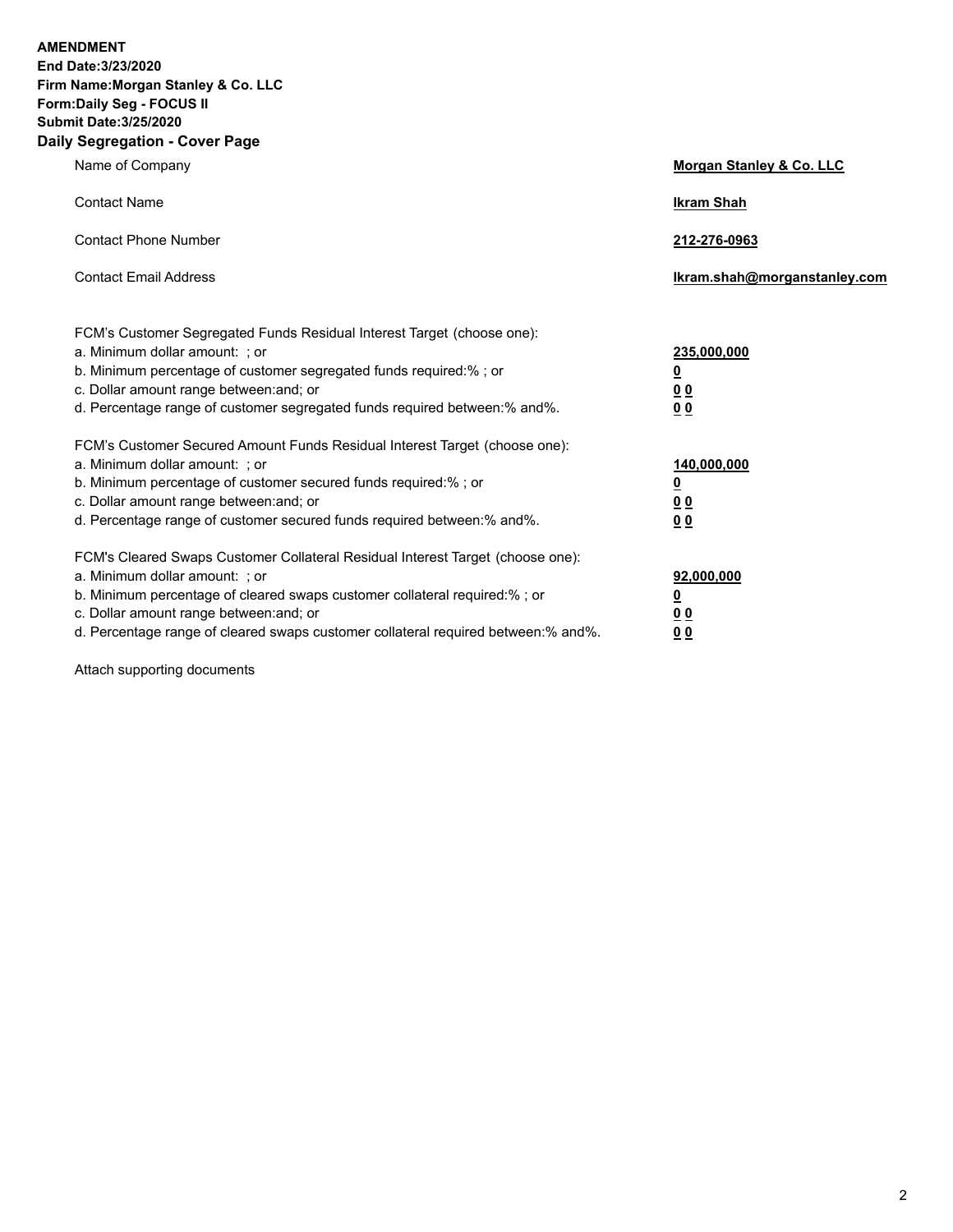|          | <b>AMENDMENT</b><br>End Date: 3/23/2020<br>Firm Name: Morgan Stanley & Co. LLC<br>Form: Daily Seg - FOCUS II<br><b>Submit Date: 3/25/2020</b><br><b>Daily Segregation - Secured Amounts</b>                                                                                                                |                                                                    |
|----------|------------------------------------------------------------------------------------------------------------------------------------------------------------------------------------------------------------------------------------------------------------------------------------------------------------|--------------------------------------------------------------------|
|          |                                                                                                                                                                                                                                                                                                            |                                                                    |
| 1.       | Foreign Futures and Foreign Options Secured Amounts<br>Amount required to be set aside pursuant to law, rule or regulation of a foreign<br>government or a rule of a self-regulatory organization authorized thereunder<br>Net ledger balance - Foreign Futures and Foreign Option Trading - All Customers | $0$ [7305]                                                         |
|          | A. Cash<br>B. Securities (at market)                                                                                                                                                                                                                                                                       | 4,511,058,941 [7315]<br>2,640,483,925 [7317]                       |
| 2.<br>3. | Net unrealized profit (loss) in open futures contracts traded on a foreign board of trade<br>Exchange traded options                                                                                                                                                                                       | -831,269,191 [7325]                                                |
|          | a. Market value of open option contracts purchased on a foreign board of trade<br>b. Market value of open contracts granted (sold) on a foreign board of trade                                                                                                                                             | 55,394,431 [7335]<br>48,704,733 [7337]                             |
| 4.       | Net equity (deficit) (add lines 1. 2. and 3.)                                                                                                                                                                                                                                                              | 6,326,963,373 [7345]                                               |
| 5.       | Account liquidating to a deficit and account with a debit balances - gross amount<br>Less: amount offset by customer owned securities                                                                                                                                                                      | 339,579,475 [7351]<br>-317,086,613 [7352] 22,492,862<br>[7354]     |
| 6.       | Amount required to be set aside as the secured amount - Net Liquidating Equity<br>Method (add lines 4 and 5)                                                                                                                                                                                               | 6,349,456,235 [7355]                                               |
| 7.       | Greater of amount required to be set aside pursuant to foreign jurisdiction (above) or line<br>6.                                                                                                                                                                                                          | 6,349,456,235 [7360]                                               |
|          | FUNDS DEPOSITED IN SEPARATE REGULATION 30.7 ACCOUNTS                                                                                                                                                                                                                                                       |                                                                    |
| 1.       | Cash in banks                                                                                                                                                                                                                                                                                              |                                                                    |
|          | A. Banks located in the United States<br>B. Other banks qualified under Regulation 30.7                                                                                                                                                                                                                    | 356,966,171 [7500]<br>1,064,750,472 [7520] 1,421,716,643<br>[7530] |
| 2.       | Securities                                                                                                                                                                                                                                                                                                 |                                                                    |
|          | A. In safekeeping with banks located in the United States                                                                                                                                                                                                                                                  | 976,251,794 [7540]                                                 |
| 3.       | B. In safekeeping with other banks qualified under Regulation 30.7<br>Equities with registered futures commission merchants                                                                                                                                                                                | 0 [7560] 976,251,794 [7570]                                        |
|          | A. Cash<br><b>B.</b> Securities                                                                                                                                                                                                                                                                            | 10,888,004 [7580]<br>$0$ [7590]                                    |
|          | C. Unrealized gain (loss) on open futures contracts                                                                                                                                                                                                                                                        | -359,800 [7600]                                                    |
|          | D. Value of long option contracts                                                                                                                                                                                                                                                                          | $0$ [7610]                                                         |
|          | E. Value of short option contracts                                                                                                                                                                                                                                                                         | 0 [7615] 10,528,204 [7620]                                         |
| 4.       | Amounts held by clearing organizations of foreign boards of trade                                                                                                                                                                                                                                          |                                                                    |
|          | A. Cash<br><b>B.</b> Securities                                                                                                                                                                                                                                                                            | $0$ [7640]                                                         |
|          | C. Amount due to (from) clearing organization - daily variation                                                                                                                                                                                                                                            | $0$ [7650]<br>$0$ [7660]                                           |
|          | D. Value of long option contracts                                                                                                                                                                                                                                                                          | $0$ [7670]                                                         |
|          | E. Value of short option contracts                                                                                                                                                                                                                                                                         | 0 [7675] 0 [7680]                                                  |
| 5.       | Amounts held by members of foreign boards of trade                                                                                                                                                                                                                                                         |                                                                    |
|          | A. Cash                                                                                                                                                                                                                                                                                                    | 4,000,700,178 [7700]                                               |
|          | <b>B.</b> Securities                                                                                                                                                                                                                                                                                       | 1,664,232,131 [7710]                                               |
|          | C. Unrealized gain (loss) on open futures contracts                                                                                                                                                                                                                                                        | -830,909,391 [7720]                                                |
|          | D. Value of long option contracts<br>E. Value of short option contracts                                                                                                                                                                                                                                    | 55,394,431 [7730]<br>-48,704,733 [7735] 4,840,712,616<br>[7740]    |
| 6.       | Amounts with other depositories designated by a foreign board of trade                                                                                                                                                                                                                                     | $0$ [7760]                                                         |
| 7.       | Segregated funds on hand                                                                                                                                                                                                                                                                                   | $0$ [7765]                                                         |
| 8.       | Total funds in separate section 30.7 accounts                                                                                                                                                                                                                                                              | 7,249,209,257 [7770]                                               |
| 9.       | Excess (deficiency) Set Aside for Secured Amount (subtract line 7 Secured Statement<br>Page 1 from Line 8)                                                                                                                                                                                                 | 899,753,022 [7380]                                                 |
| 10.      | Management Target Amount for Excess funds in separate section 30.7 accounts                                                                                                                                                                                                                                | 140,000,000 [7780]                                                 |
| 11.      | Excess (deficiency) funds in separate 30.7 accounts over (under) Management Target                                                                                                                                                                                                                         | 759,753,022 [7785]                                                 |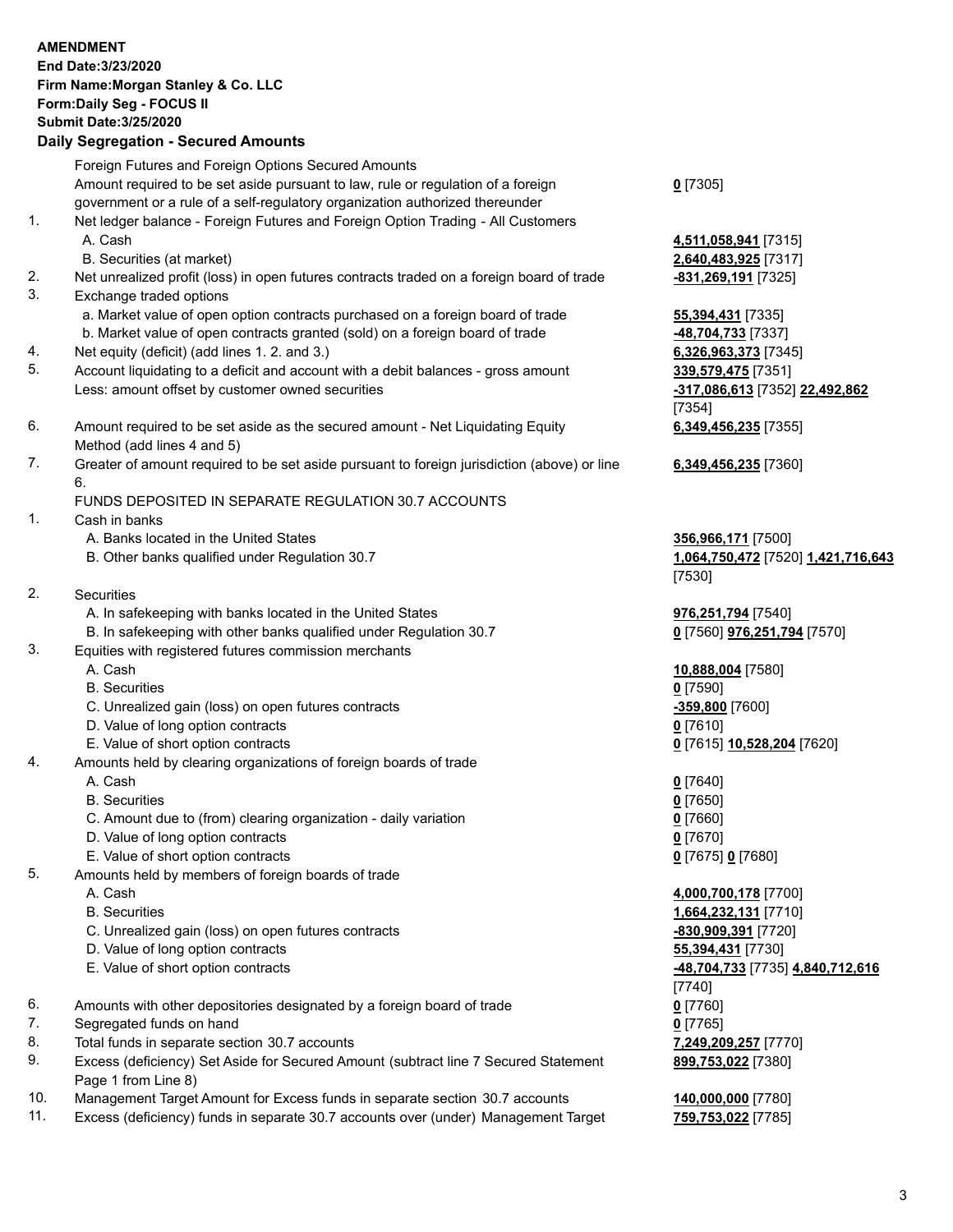|          | <b>AMENDMENT</b><br>End Date: 3/23/2020<br>Firm Name: Morgan Stanley & Co. LLC                 |                                |
|----------|------------------------------------------------------------------------------------------------|--------------------------------|
|          | Form: Daily Seg - FOCUS II<br><b>Submit Date: 3/25/2020</b>                                    |                                |
|          | Daily Segregation - Segregation Statement                                                      |                                |
|          |                                                                                                |                                |
|          | SEGREGATION REQUIREMENTS(Section 4d(2) of the CEAct)                                           |                                |
| 1.       | Net ledger balance                                                                             |                                |
|          | A. Cash                                                                                        | 16,543,211,066 [7010]          |
|          | B. Securities (at market)                                                                      | 9,938,373,311 [7020]           |
| 2.       | Net unrealized profit (loss) in open futures contracts traded on a contract market             | 2,055,452,148 [7030]           |
| 3.       | Exchange traded options                                                                        |                                |
|          | A. Add market value of open option contracts purchased on a contract market                    | 1,052,263,780 [7032]           |
|          | B. Deduct market value of open option contracts granted (sold) on a contract market            | -986,379,025 [7033]            |
| 4.<br>5. | Net equity (deficit) (add lines 1, 2 and 3)                                                    | 28,602,921,280 [7040]          |
|          | Accounts liquidating to a deficit and accounts with<br>debit balances - gross amount           | 1,036,842,701 [7045]           |
|          | Less: amount offset by customer securities                                                     | -993,024,231 [7047] 43,818,470 |
|          |                                                                                                | [7050]                         |
| 6.       | Amount required to be segregated (add lines 4 and 5)                                           | 28,646,739,750 [7060]          |
|          | FUNDS IN SEGREGATED ACCOUNTS                                                                   |                                |
| 7.       | Deposited in segregated funds bank accounts                                                    |                                |
|          | A. Cash                                                                                        | 5,033,379,437 [7070]           |
|          | B. Securities representing investments of customers' funds (at market)                         | $0$ [7080]                     |
|          | C. Securities held for particular customers or option customers in lieu of cash (at            | 2,565,814,623 [7090]           |
|          | market)                                                                                        |                                |
| 8.       | Margins on deposit with derivatives clearing organizations of contract markets                 |                                |
|          | A. Cash                                                                                        | 14,462,441,847 [7100]          |
|          | B. Securities representing investments of customers' funds (at market)                         | $0$ [7110]                     |
|          | C. Securities held for particular customers or option customers in lieu of cash (at            | 7,372,558,688 [7120]           |
|          | market)                                                                                        |                                |
| 9.       | Net settlement from (to) derivatives clearing organizations of contract markets                | 328,150,994 [7130]             |
| 10.      | Exchange traded options                                                                        |                                |
|          | A. Value of open long option contracts                                                         | 1,052,263,780 [7132]           |
|          | B. Value of open short option contracts                                                        | -986,379,025 [7133]            |
| 11.      | Net equities with other FCMs                                                                   |                                |
|          | A. Net liquidating equity                                                                      | 7,905,282 [7140]               |
|          | B. Securities representing investments of customers' funds (at market)                         | 0 [7160]                       |
|          | C. Securities held for particular customers or option customers in lieu of cash (at<br>market) | $0$ [7170]                     |
| 12.      | Segregated funds on hand                                                                       | $0$ [7150]                     |
| 13.      | Total amount in segregation (add lines 7 through 12)                                           | 29,836,135,626 [7180]          |
| 14.      | Excess (deficiency) funds in segregation (subtract line 6 from line 13)                        | 1,189,395,876 [7190]           |
|          |                                                                                                |                                |

- 
- 15. Management Target Amount for Excess funds in segregation<br>16. Excess (deficiency) funds in segregation over (under) Management Target Amount **235,000,000** [7198] Excess (deficiency) funds in segregation over (under) Management Target Amount Excess

**954,395,876** [7198]